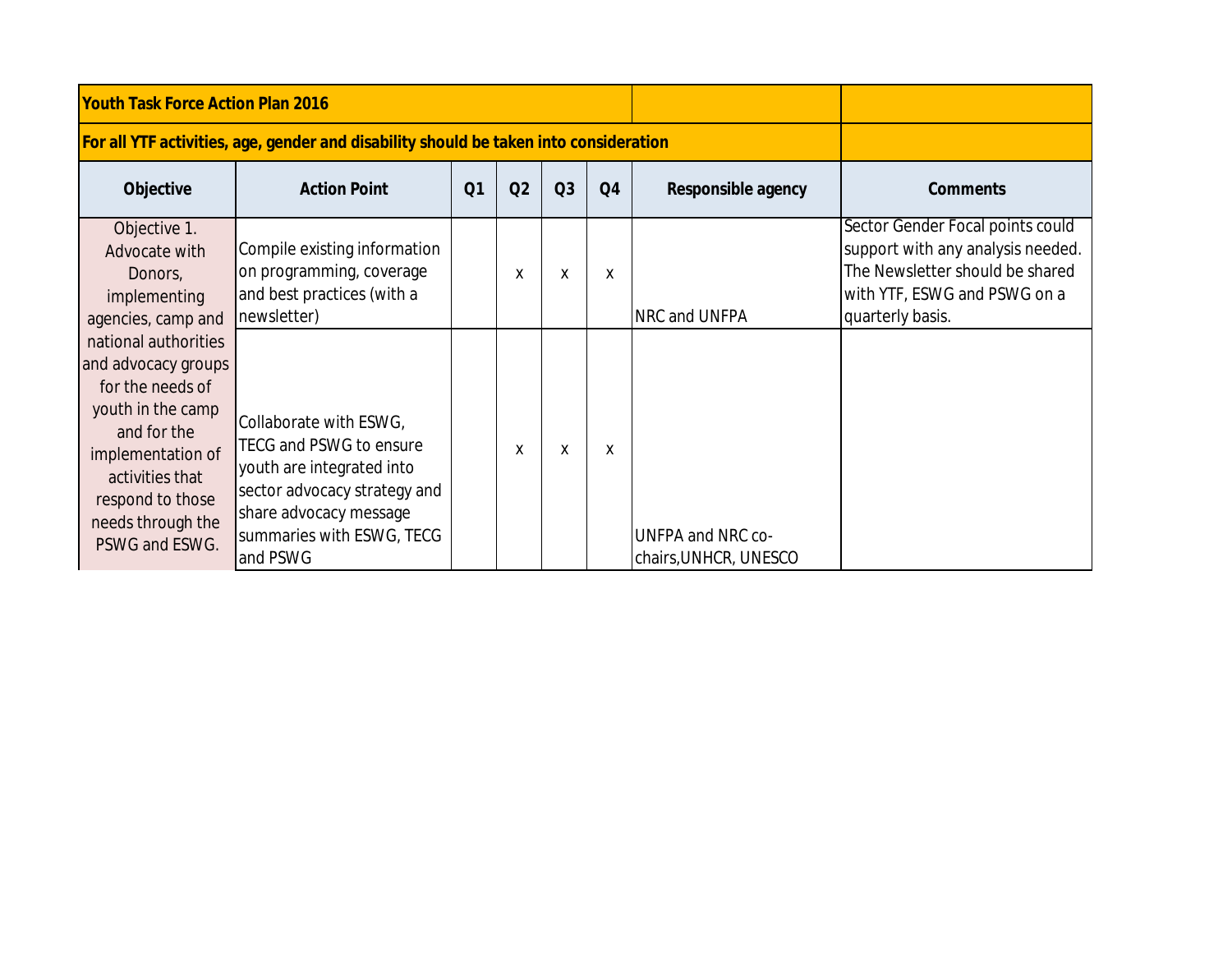| Dedicate one meeting to<br>compiling advocacy<br>messages that can be used in<br>Newsletter for each Quarter<br>and shared with partners as<br>necessary. Present these<br>messages to ESWG and<br>PSWGs for better<br>coordination and<br>mainstreaming of youth<br>messages. Reflect on the<br>advocacy process and<br>achievements of 2015 to see<br>if there was an impact and<br>how to improve methods<br>and reach. With a mid-year<br>review to add/change as<br>needed. | X |   | X |   | All YTF members<br>respectively | These summaries should be<br>shared with ESWG and PSWG as<br>well on a quarterly basis. In<br>coordination with Amman level<br>Advocacy Group. At Zaaatri level<br>UNHCR external relation will<br>provide support. (best practices,<br>capacity support and youth led<br>projects, work opportunities, and<br>issues related to tertiary<br>education, increased<br>opportunities to volunteer,<br>Advocate for more places for<br>youth in the camp and more<br>opportunities for them to access<br>centers for courses (including<br>transportation support and<br>coordination between existing<br>activities to avoid timing conflicts,<br>Advocate for more diverse and<br>relevant accredited learning and<br>training programmes) |
|----------------------------------------------------------------------------------------------------------------------------------------------------------------------------------------------------------------------------------------------------------------------------------------------------------------------------------------------------------------------------------------------------------------------------------------------------------------------------------|---|---|---|---|---------------------------------|-------------------------------------------------------------------------------------------------------------------------------------------------------------------------------------------------------------------------------------------------------------------------------------------------------------------------------------------------------------------------------------------------------------------------------------------------------------------------------------------------------------------------------------------------------------------------------------------------------------------------------------------------------------------------------------------------------------------------------------------|
| YTF will maintain focal point<br>system to coordinate with<br>other sectors and to<br>advocate on youth's behalf.                                                                                                                                                                                                                                                                                                                                                                | X | x | X | X | All Focal points                |                                                                                                                                                                                                                                                                                                                                                                                                                                                                                                                                                                                                                                                                                                                                           |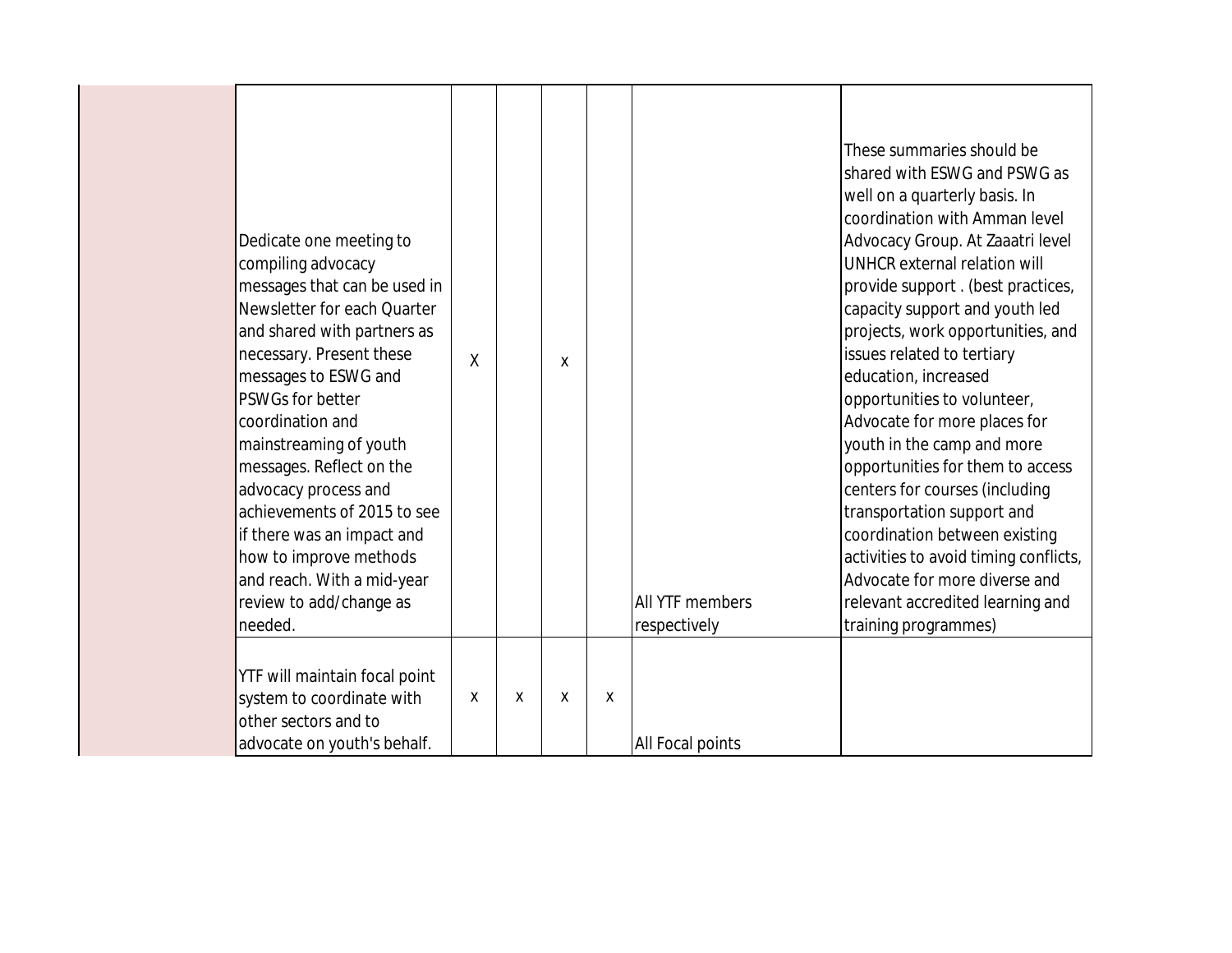|                                               | Advocate on diversified<br>tertiary education<br>opportunities adressing<br>protection concerns for<br>youth in corrdination with<br>the TECG.                                                                          | Χ | χ | X | $\mathsf{X}$ | UNFPA and NRC co- chairs,<br>UNHCR, UNESCO             |                                                                                                     |
|-----------------------------------------------|-------------------------------------------------------------------------------------------------------------------------------------------------------------------------------------------------------------------------|---|---|---|--------------|--------------------------------------------------------|-----------------------------------------------------------------------------------------------------|
| Objective 2.<br>Coordinate and                | <b>Update ToR for YTF</b>                                                                                                                                                                                               | X |   |   |              | NRC and UNFPA                                          | Share ToR with new YTF members                                                                      |
| promote<br>information and                    | Conduct elections for co-<br>chairs of YTF                                                                                                                                                                              | X |   |   |              | Out going co-chairs                                    |                                                                                                     |
| resource sharing<br>among key youth<br>actors | Coordinate with UNHCR on<br>updating YTF information on<br>Portal (Newsletters and<br>Minutes)                                                                                                                          | X | X | X | X            | NRC and UNFPA, UNHCR<br><b>Coordination unit Amman</b> | Suggestion from PWG to highlight<br>youth issues on Protection and<br>Education parts of the Portal |
|                                               | Designate focal points for<br>linkage and representation in<br>other sectors and<br>coordination meetings to<br>advocate for specific youth<br>needs and report back to YTF<br>on what is happening in<br>other sectors | X | X | X | X            | Co-chairs in coordination<br>with all YTF members      |                                                                                                     |
|                                               | <b>Maintain coordination with</b><br><b>Camp Management through</b><br>the PWG and by attending<br>and updating at CMC<br>meetings                                                                                      | X | X | X | X            | Chair, co-chair, UNHCR                                 |                                                                                                     |
|                                               | Maintain an updated<br>calendar of sector meetings                                                                                                                                                                      | X | X | X | X            | Co-Chairs                                              |                                                                                                     |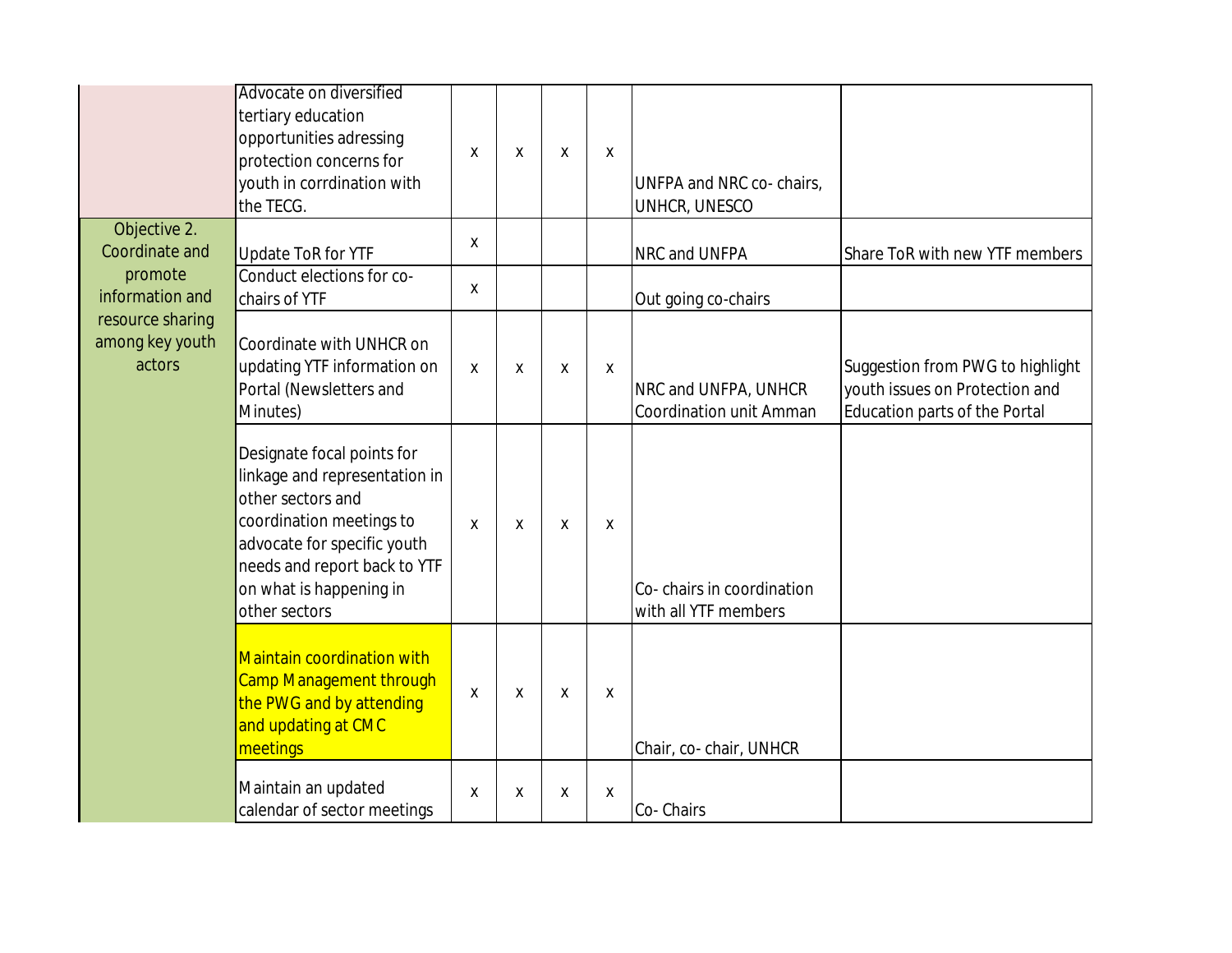| <b>Update Education/CP/GBV</b><br>and Youth services map and<br>contribute to 4 Ws of the<br>Camp                                                                                                                                                                                                                                                                                 |   | X |   | X | <b>Relief International, NRC</b><br>and UNICEF, which is<br>planning to work on the<br>mapping of the youth<br>activities |                        |
|-----------------------------------------------------------------------------------------------------------------------------------------------------------------------------------------------------------------------------------------------------------------------------------------------------------------------------------------------------------------------------------|---|---|---|---|---------------------------------------------------------------------------------------------------------------------------|------------------------|
| Update YTF participant<br>contact list/ WhatsApp list                                                                                                                                                                                                                                                                                                                             | X | X | X | X | NRC and UNFPA                                                                                                             |                        |
| Conduct YTF meetings on a<br>weekly basis with one<br>meeting a month at a YTF<br>member center for field<br>exchanges                                                                                                                                                                                                                                                            | X | X | X | X | Co-Chairs                                                                                                                 |                        |
| Consultation on programme<br>planning and assessments<br>within YTF and youth<br>stakeholders as well as with<br>PWG, EWG, ADTF and other<br>sectors as relevant.<br>Organisations should present<br>their intentions when<br>designing new projects to<br>make sure that gaps are<br>taken into consideration and<br>addressed. Approvals to be<br>provided by ESWG and<br>PSWG. | х | X | X | x | Co- Chairs, with relevant<br>actors as agreed                                                                             | <b>All YTF members</b> |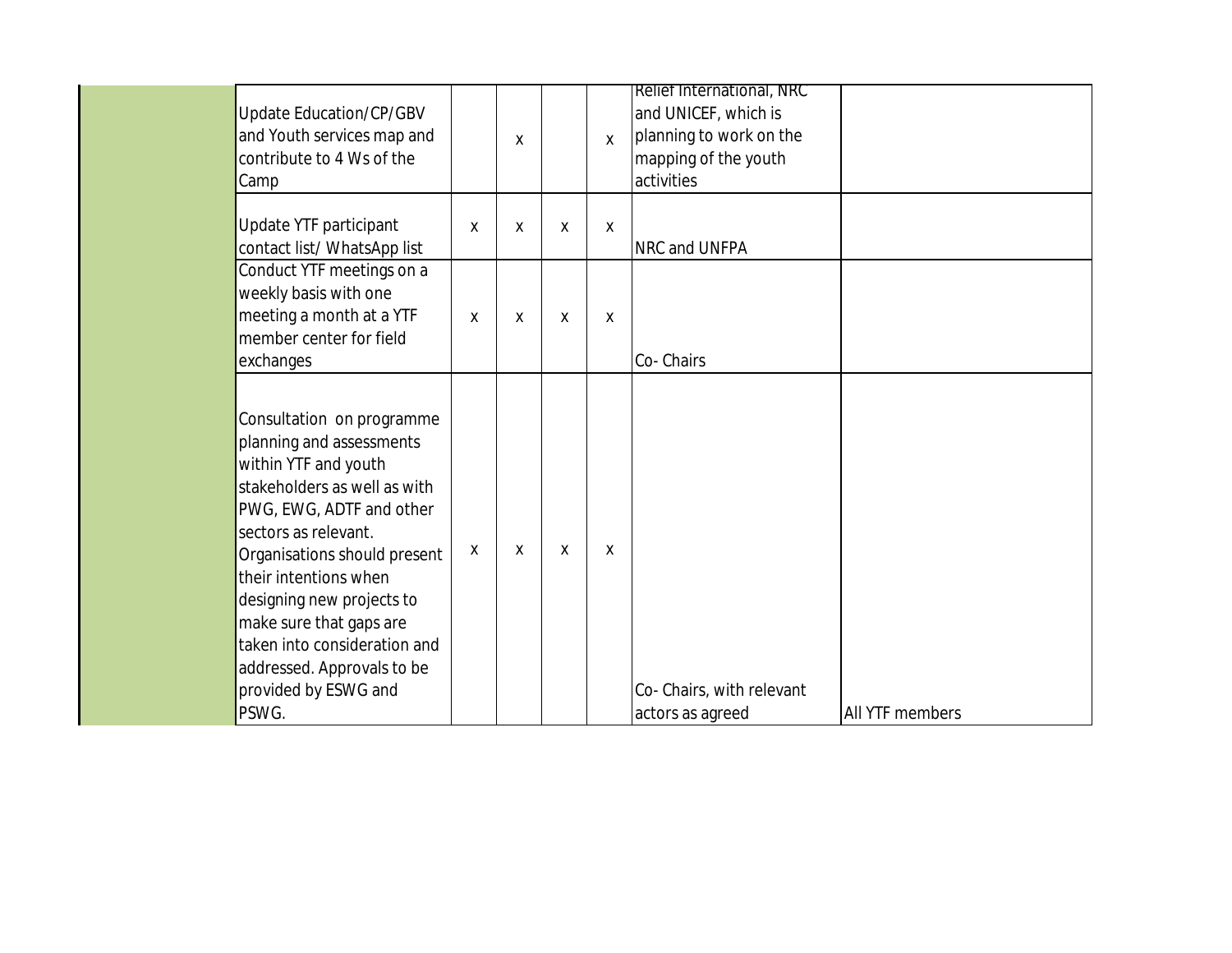| <b>Work on a concise mapping</b><br>related to courses for all |   |   |   |   |                            |                                            |
|----------------------------------------------------------------|---|---|---|---|----------------------------|--------------------------------------------|
| community members in the                                       |   |   |   |   |                            |                                            |
| camp to share with refugees                                    |   |   |   |   |                            |                                            |
| and organisations in all                                       |   |   |   |   |                            |                                            |
| centers, ensuring efforts are                                  |   |   |   |   |                            |                                            |
| made to use multiple                                           |   |   |   |   |                            |                                            |
| communication methods                                          |   |   |   |   |                            |                                            |
| such as visual/audio in order                                  |   |   |   |   |                            |                                            |
| to reach youth with sensory                                    | X |   |   |   |                            |                                            |
| or intellectual impairments,                                   |   |   |   |   |                            |                                            |
| so that they have an overall                                   |   |   |   |   |                            |                                            |
| picture and can make good                                      |   |   |   |   |                            |                                            |
| decisions. Use the TECG                                        |   |   |   |   |                            |                                            |
| mapping, ESWG 4Ws,                                             |   |   |   |   |                            |                                            |
| <b>BNLWG</b> information                                       |   |   |   |   |                            |                                            |
| gathered and YTF mapping                                       |   |   |   |   |                            |                                            |
| for this exercise as well as in                                |   |   |   |   | Co-chairs                  |                                            |
| Access and share youth                                         |   |   |   |   |                            |                                            |
| related data from                                              |   |   |   |   |                            |                                            |
| ActivityInfo and YTF                                           |   | X |   | X |                            |                                            |
| programmes, such as the                                        |   |   |   |   |                            |                                            |
| youth dashboard                                                |   |   |   |   | <b>UNHCR and Co-Chairs</b> |                                            |
| Follow up with YTF members                                     |   |   |   |   |                            |                                            |
| on challenges in                                               |   |   |   |   |                            | <b>UNICEF also will focus this year on</b> |
| implementing referrals to                                      | X | X | X | X |                            | the education referral mechanism           |
| and from appropriate                                           |   |   |   |   |                            | and referrals to CP with other             |
| services (dedicate one                                         |   |   |   |   |                            | partners(referral mechanisms are           |
| meeting to this)                                               |   |   |   |   | NRC, UNFPA, UNHCR          | already established in the camp)           |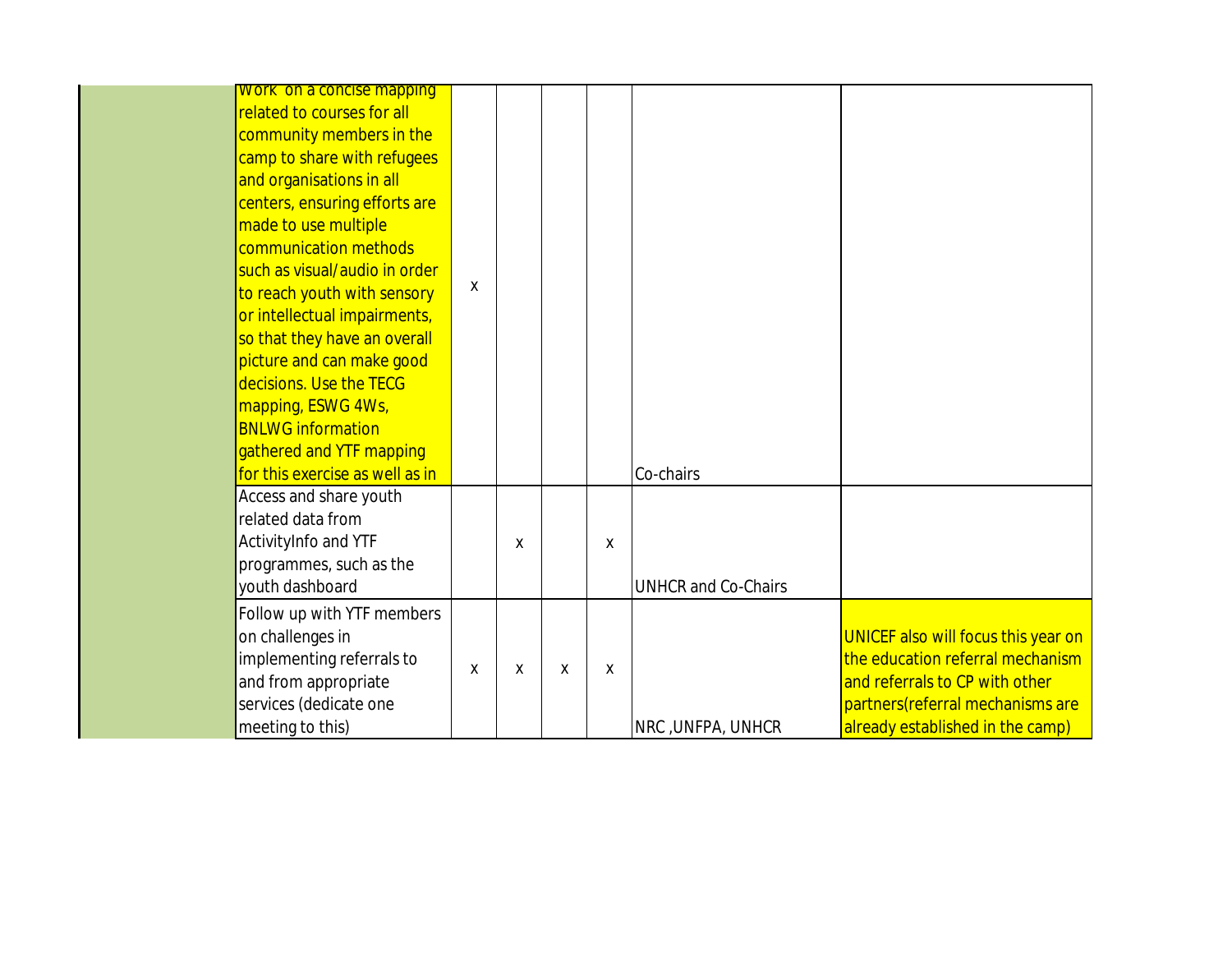|                                                                                  | Engage the community and<br>youth committees and youth<br>volunteers, including youth<br>with disabilities, to improve<br>information sharing and<br>dissemination       | $\pmb{\mathsf{X}}$ | $\mathsf{X}$ | $\boldsymbol{X}$ | $\mathsf{X}$ | IRD, QS and UNHCR. Liasing<br>with UNHCR staff                                                             | <b>Community Mobilization Working</b><br>Group (CMWG)/IRD This will<br>include the youth gatherings,<br>community gatherings with a<br>focus on youth from IRD and the<br>monthly YTF meetings as field<br>exchanges. Through youth<br>community gatherings and<br>through specific FGDs with youth<br>using existing channels |
|----------------------------------------------------------------------------------|--------------------------------------------------------------------------------------------------------------------------------------------------------------------------|--------------------|--------------|------------------|--------------|------------------------------------------------------------------------------------------------------------|--------------------------------------------------------------------------------------------------------------------------------------------------------------------------------------------------------------------------------------------------------------------------------------------------------------------------------|
|                                                                                  | Coordinate and<br>communicate with CMWG<br>for dissemination of any<br>messages needed because<br>they have their channels in<br>the community.                          | X                  | X            | X                | X            | IRD, UNHCR, NRC, UNFPA                                                                                     |                                                                                                                                                                                                                                                                                                                                |
| Objective 3. Improve<br>responsiveness to<br>youth needs in<br>youth programming | Identify gaps in provision for<br>youth services including but<br>not limited to for youth with<br>disabilities and vulnerable<br>youth (commit 2-3 sessions<br>on this) |                    | X            |                  | X            | Co-chairs                                                                                                  | This can be part of the baseline<br>exercise. Noting that there are<br>also gaps that need to be focused<br>on for vulnerable youth in<br>general, such as those facing early<br>marriage, which is the largest<br>protection concern in the camp.                                                                             |
|                                                                                  | Commit 2 sessions to identify<br>gaps and solutions in youth<br>programming related to<br>psychosocial and mental<br>health support                                      |                    | χ            | X                |              | NRC, UNFPA and IMC, all<br>actors as agreed upon in<br>coordination with MHPSS<br>and health working group | MHPSS mapping and findings can<br>be presented at YTF meeting.                                                                                                                                                                                                                                                                 |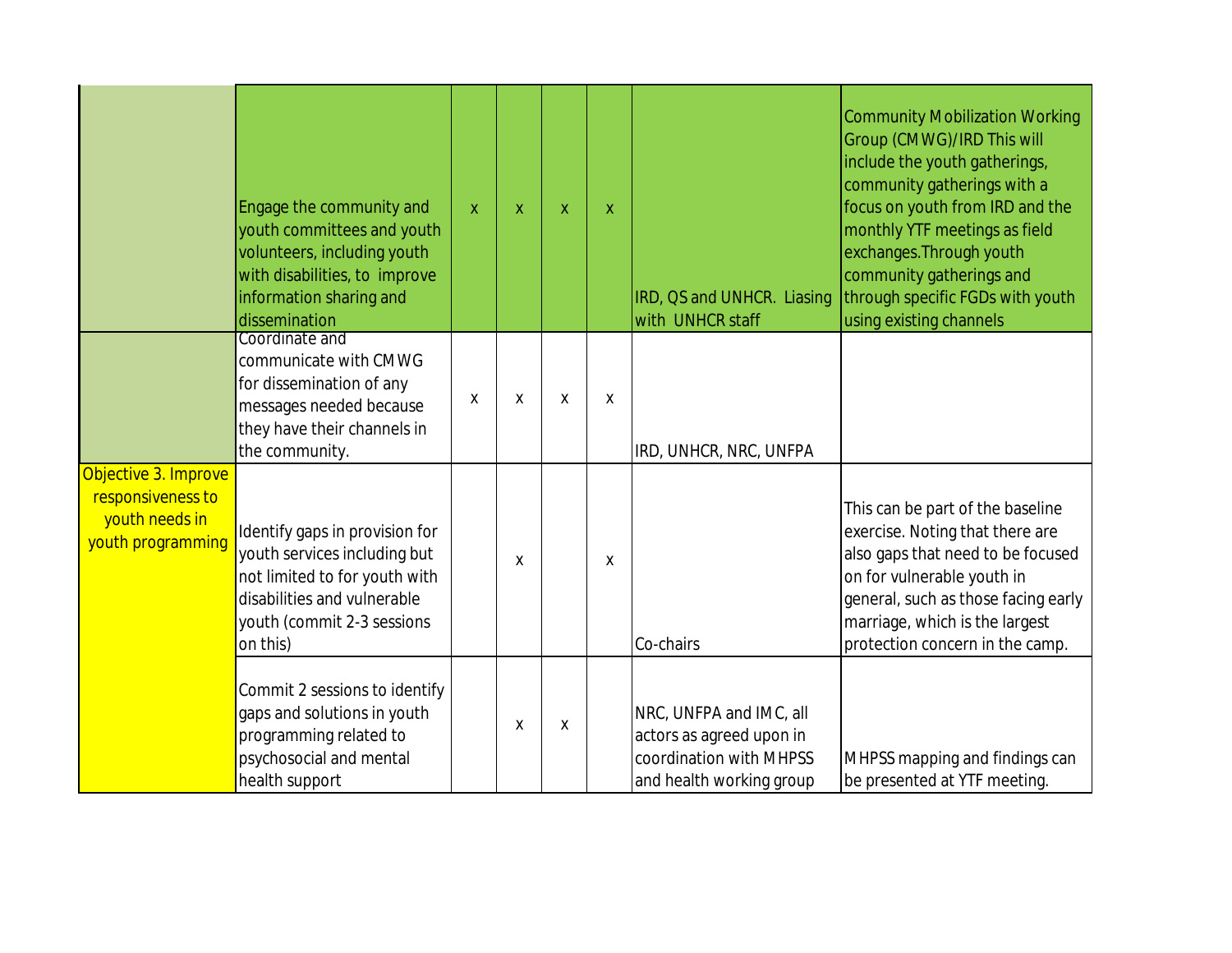| Include youth in YIF                            |   |   |   |   |                           |  |
|-------------------------------------------------|---|---|---|---|---------------------------|--|
|                                                 |   |   |   |   |                           |  |
| meetings (e.g. specific                         |   |   |   |   |                           |  |
| workshops/thematic                              |   |   |   |   |                           |  |
| meetings, not necessarily in                    |   |   |   |   |                           |  |
| weekly meetings) and ensure                     | X | X | X | X |                           |  |
| engagement with youth                           |   |   |   |   |                           |  |
| through community                               |   |   |   |   |                           |  |
| gatherings and field                            |   |   |   |   |                           |  |
| exchanges with the YTF                          |   |   |   |   |                           |  |
| including youth with                            |   |   |   |   | co-chairs and YTF members |  |
| Stregthen the participation<br>Objective 4.     |   |   |   |   |                           |  |
| of youth, using their<br>Promote youth          |   |   |   |   |                           |  |
| capacities and knowledge to<br>participation in |   |   |   |   |                           |  |
| develop and initiate<br>programme               | X | X | X | X |                           |  |
| community activties to<br>planning, setup and   |   |   |   |   |                           |  |
| repsond to needs and gaps<br>implementation,    |   |   |   |   |                           |  |
| identified.<br>both in youth and                |   |   |   |   | Co-chairs                 |  |
| non-youth specific                              |   |   |   |   |                           |  |
| Increase participation of<br>programme          |   |   |   |   |                           |  |
| youth in YTF<br>responses.                      |   |   |   |   |                           |  |
| activities/opportunities in                     |   |   |   |   |                           |  |
| the camp (e.g. training,                        |   |   |   |   |                           |  |
| FGDs) and Integrate youth                       |   |   |   |   |                           |  |
| as actors in data collection                    | X | X | X | X |                           |  |
| and research on relevant                        |   |   |   |   |                           |  |
| youth issues taking into                        |   |   |   |   |                           |  |
| consideration of age and                        |   |   |   |   |                           |  |
|                                                 |   |   |   |   |                           |  |
| disability and including YWD                    |   |   |   |   |                           |  |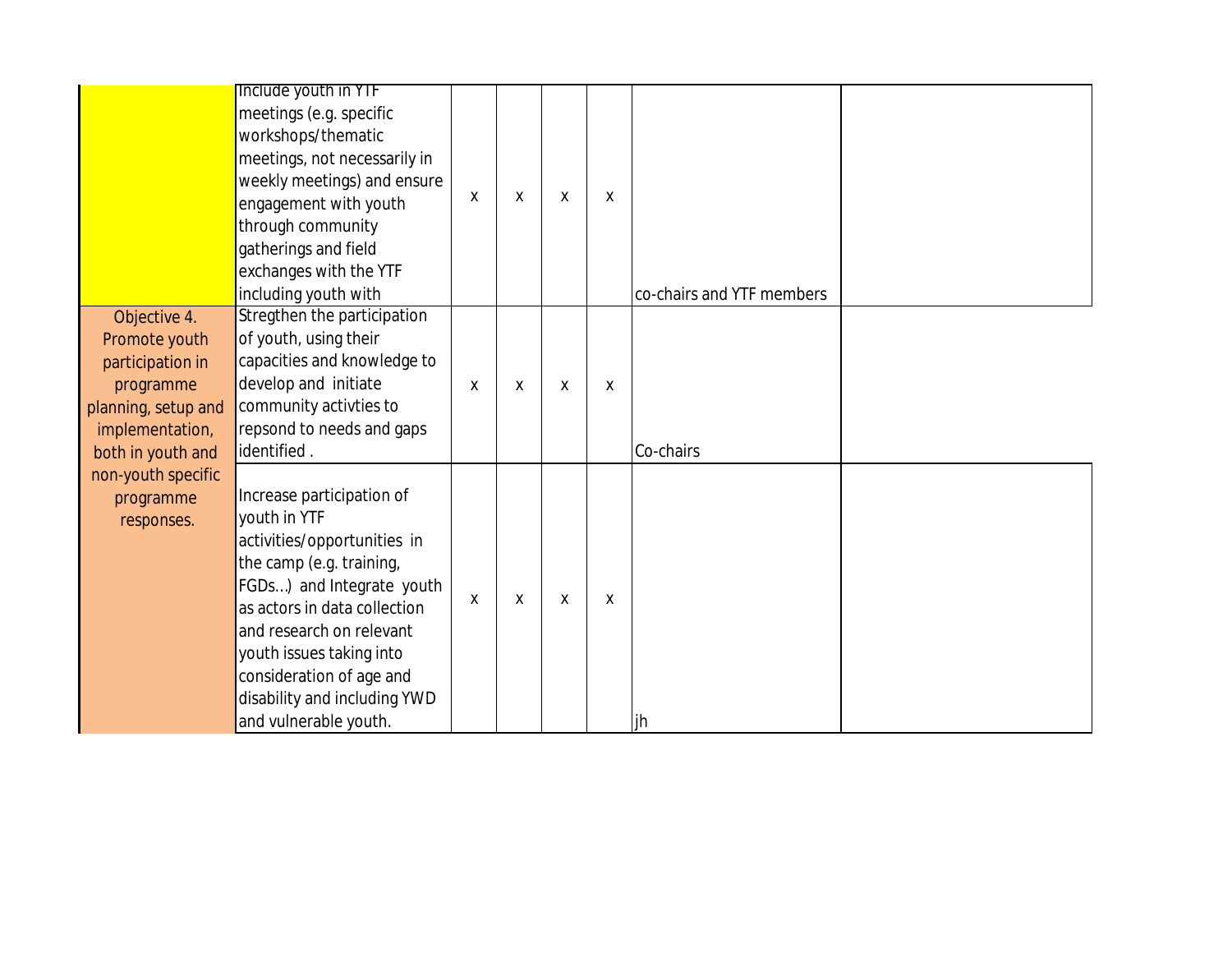|                                                                                                         | In order to better<br>understand youths' lives<br>outside of NGO<br>programming, YTF members<br>will look into various ways of<br>gathering information from<br>beneficiaries and report back<br>to the YTF |   | x |   | IMC (videos) and others | The purpose of this activity is to<br>hear back from YTF members who<br>engage in the activity on what<br>gaps there may be in youths' lives<br>that require a response from the<br>YTF, Protection or Education<br>SWGs. |
|---------------------------------------------------------------------------------------------------------|-------------------------------------------------------------------------------------------------------------------------------------------------------------------------------------------------------------|---|---|---|-------------------------|---------------------------------------------------------------------------------------------------------------------------------------------------------------------------------------------------------------------------|
| Objective 5. Develop<br>capacity of youth,<br>youth volunteers<br>and field staff<br>working with youth | Prepare and share an outline<br>of trainings that can be<br>provided by various agencies<br>in Zaatari and share ad hoc<br>trainings                                                                        | X |   |   |                         |                                                                                                                                                                                                                           |
|                                                                                                         | Run a campaign showing the<br>benefits of participation in<br>NGO programmes to<br>increase youth participation,<br>targeting youth and their<br>families. Make it youth led                                |   | X | X | IMC, NRC, UNFPA         | Linking up with Community<br>Mobilisation (August 12th is<br>International Youth Day)                                                                                                                                     |